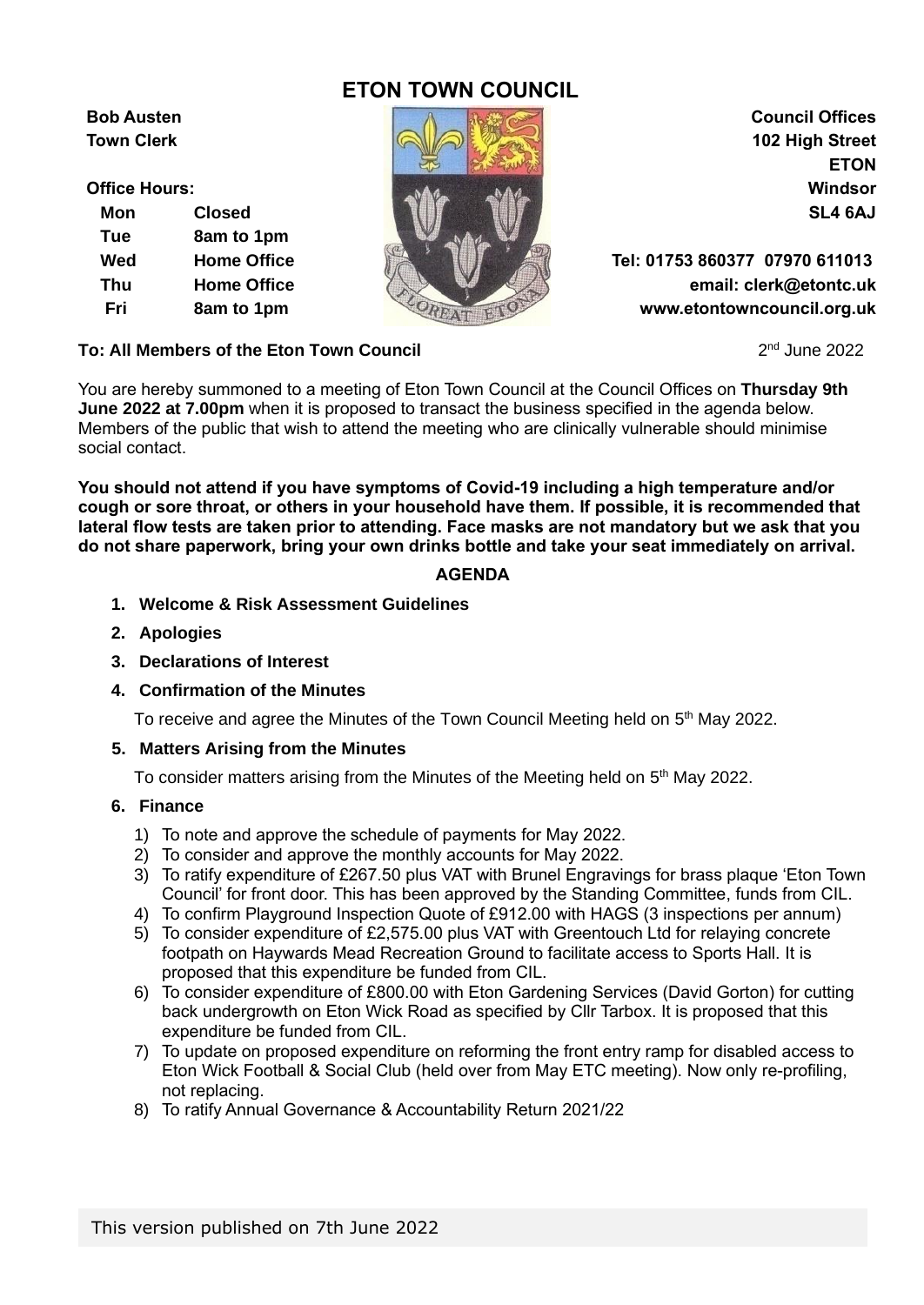## **7. Public Forum**

To allow members of the public to air issues (for up to 5 minutes each followed by Q & A) which have been made known to the Town Clerk by 1pm on the Tuesday before the meeting.

## **8. Vacancy on Eton Town Council**

To progress the co-option process of appointing a new councillor for Eton ward.

## **9. RBWM Councillor Issues**

To raise matters with RBWM Councillors and to receive feedback on issues.

• Knife Amnesty Bin Initiative Survey

## **10. Thames Valley Police Liaison**

To consider local policing issues.

## **11. Eton Community Association & Eton Wick Village Association/Waterways Group**

To raise any questions from the reports received by the Associations.

## **12. Reports from Committees & Working Groups**

- **1) Standing Committee:** Report on meeting held on 31.5.22 The Mayor
- **2) Environment Committee:** report on meeting held on 31.5.22 Cllr Robertson
- To outline Eton High Street Business Waste Collection Project Cllr Leach
- **3) Facilities Management Working Group:** To update on progress The Mayor & Cllr Leach
- **4) IT & Social Media Working Group:** To update on progress Cllrs Blightman & Stanforth
- **5) South Meadow Lane Pavilion Working Group:** To update on progress Cllr Leach

## **13. Correspondence**

To review items of correspondence received during May 2022.

## **14. Website**

To review report from Cllr Blightman for May 2022.

## **15. Development Control – Parish Consultation**

To determine responses to RBWM in respect of planning applications during May 2022.

## **16. Other Organisations**

To receive reports from Members representing the Council on other organisations:

- 1) Baldwins Bridge Trust Cllr Tarbox
	- Nomination of replacement Trustee to the Mayor, now appointed a Life Trustee.
- 2) Eton Wick Football & Social Club Cllr Lawless
- 3) Eton Poor's Estate Cllr Hill
- 4) Eton Wick Allotment Society Cllr Olney

## **17. Recreation Ground & Open Spaces**

To receive reports from designated Members on ETC owned and/or managed estate & others:

- 1) Stockdales Road Recreation Ground Cllr Lawless
- 2) Haywards Mead Recreation Ground The Mayor
- 3) Bell Lane Open Area Cllr Robertson
- 4) South Meadow Lane Recreation Ground Cllr Hill
- 5) Jubilee Square, Watermans Arms, Memorial Gardens & Slipway Cllr Hayes-Powell
- 6) Barnes Pool & Baldwins Shore– Cllr Leach
- 7) Public Rights of Way Cllr Olney